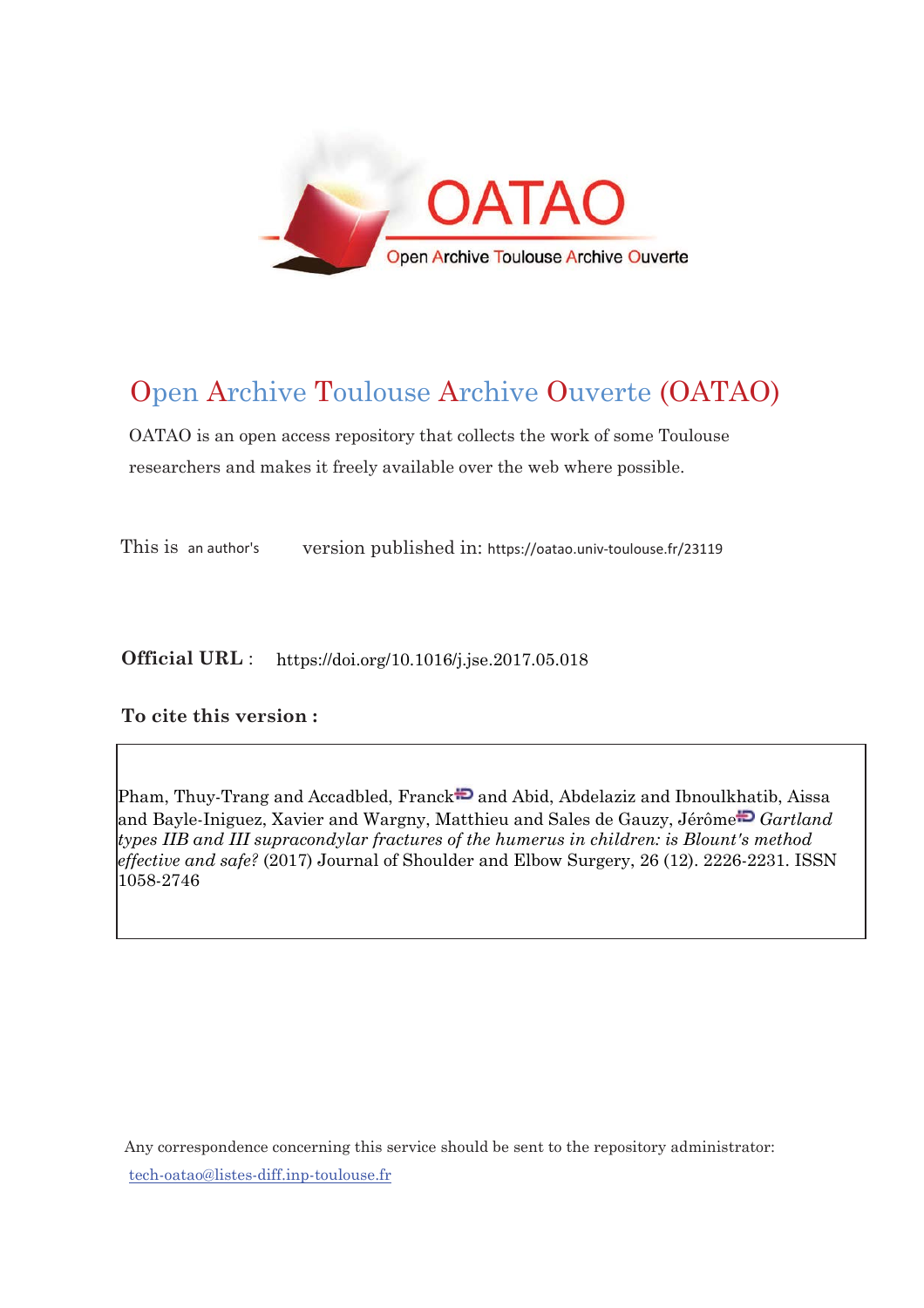# **Gartland types IIB and III supracondylar fractures of the humerus in children: is Blount's method effective and safe?**

**Thuy-Trang Pham, M[Da,](#page-1-0) [\\*,](#page-1-1) Franck Accadbled, MD, Ph[Da](#page-1-0) , Abdelaziz Abid, M[Da](#page-1-0) , Aissa Ibnoulkhatib, M[Da](#page-1-0) , Xavier Bayle-Iniguez, M[Db](#page-1-2) , Matthieu Wargny, M[Dc](#page-1-3) , Jérôme Sales de Gauzy, M[Da](#page-1-0)**

<span id="page-1-3"></span><span id="page-1-2"></span><span id="page-1-0"></span>*a Service de chirurgie orthopédique et traumatologique pédiatrique, Hôpital des Enfants, CHU Toulouse, Toulouse, France b Service de chirurgie orthopédique et traumatologique, Hôpital Pierre Paul Riquet, CHU Toulouse, Toulouse, France c Service d'Epidémiologie, CHU Toulouse, Toulouse, France*

**Background:** Blount's method is controversial for the treatment of Gartland types IIB and III supracondylar fracture of the humerus (SCFH) in children. The purpose of this study was to evaluate the clinical and radiologic outcomes and the failure and complication rates.

**Methods:** All types IIB and III SCFH treated with Blount's method from 2003-2013 were included in this retrospective single-center study. Clinical assessment was performed according to Flynn criteria. Baumann angle, anteversion angle, anterior humeral line, and humeroulnar angle were measured for radiographic assessment.

**Results:** Among 447 children with types IIB and III SCHF, 339 were treated according to Blount's method. There were 173 boys (51%), and the mean age was 6.3 years (1-14 years); 71% were type III. Mean time to surgery was 5.7 hours. According to Flynn criteria, results were satisfactory in 91% of cases. No compartment syndrome was encountered. There were 16 (4.7%) secondary displacements requiring surgical revision. Five (1.9%) children developed a cubitus varus deformity. At latest follow-up, the mean Baumann angle was 74.7° (95% confidence interval, 74.1-75.3), the mean anteversion angle was 39.9° (95% confidence interval, 39.5-40.3), the anterior humeral line was normal in 87.6% of cases, and the mean humeroulnar angle was 8.7°.

**Conclusion:** Blount's method is appropriate to manage types IIB and III SCFH, provided anatomic and stable reduction is obtained.

**Level of evidence:** Level IV; Case Series; Treatment Study

**Keywords:** Blount's method; supracondylar fracture; Gartland IIB and III; closed reduction; children; elbow

Supracondylar fracture of the humerus (SCFH) is the most frequent fracture of the elbow in children. Extension type represents 96% of SCFH.<sup>8</sup> Closed reduction and immobilization of the elbow in flexion were popularized by W.P. Blount in 1954 in his classic textbook, *Fractures in Children*. [5](#page-6-1) The

<span id="page-1-1"></span>Ethical approval was waived by the Institutional Review Board.

<sup>\*</sup>Reprint requests: Thuy-Trang Pham, MD, Service de chirurgie orthopédique et traumatologique pédiatrique, Hôpital des Enfants, CHU Toulouse, 31059 Toulouse Cedex 9, France.

E-mail address: francethuytrang@yahoo.fr (T.-T. Pham).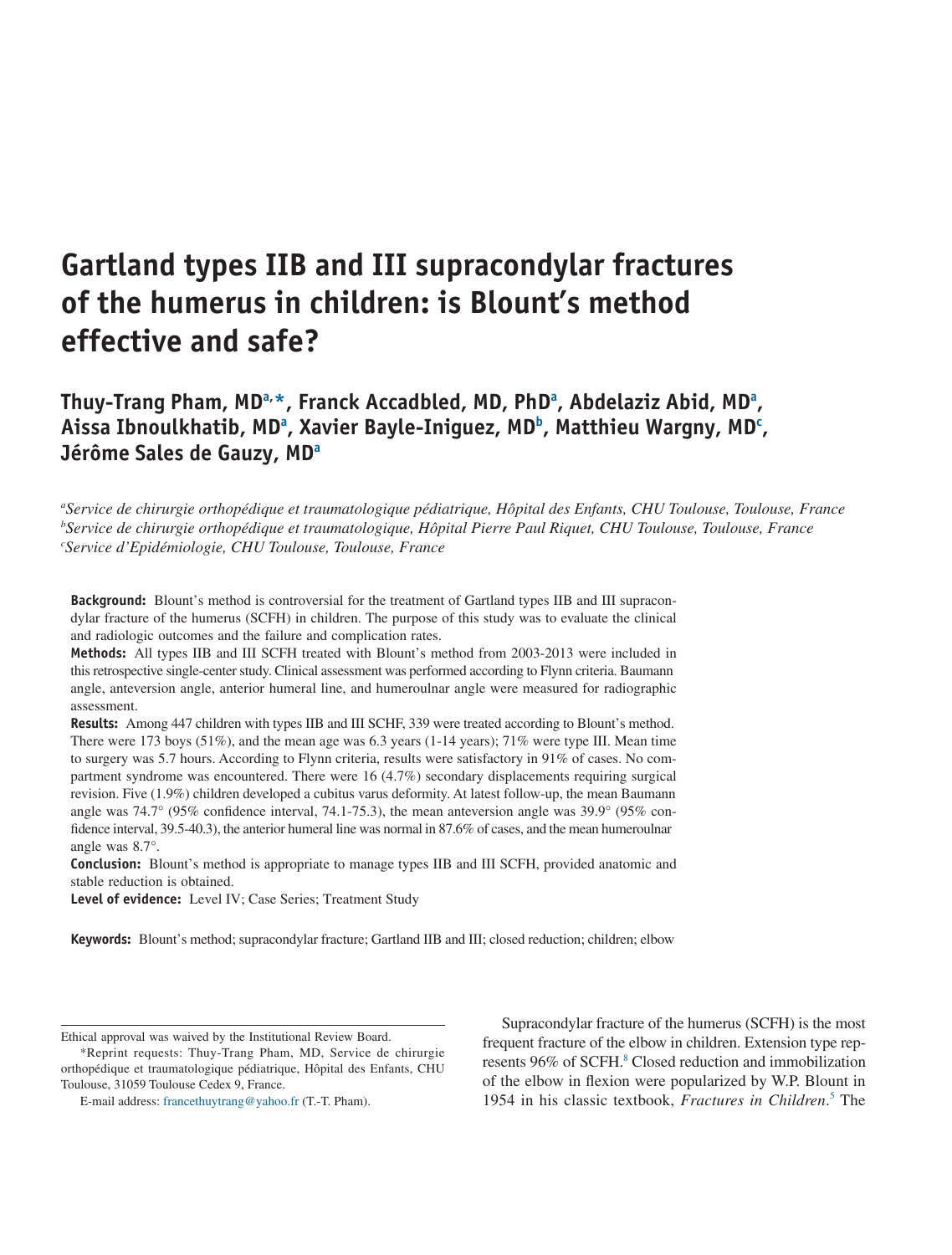fracture is stable in flexion only if the posterolateral periosteum is intact.

The management of displaced SCFH type IIB and type III according to the Wilkins-modified Gartland classification is difficult because of the frequent swelling that may cause vascular compression or even compartment syndrome and instability when the posterolateral periosteum is torn.<sup>13,17,25</sup> Blount's method was condemned in France in the 1960s after the report from Lagrange and Rigault because of the high risk of compartment syndrome in case of malreduction[.17](#page-6-3) The method was later reintroduced thanks to the shorter delays in treatment, allowing less swollen elbows.

Most authors recommend pin fixation to prevent compartment syndrome and to improve stability.<sup>6,11,18,19,22,27</sup> However, complications can occur with surgical treatment, including pin track infections, joint stiffness, neurologic injuries, and secondary displacement.<sup>6,24</sup> Our hypothesis was that Blount's method is adequate for types IIB and III SCFH, provided stable and satisfactory reduction is obtained. The aim was to evaluate the clinical and radiologic outcomes, failure rate, and complications.

# **Materials and methods**

This was a single-center retrospective consecutive series. All extension-type IIB and III SCFH treated with Blount's method from 2003-2013 were included. Among 447 children with Gartland type IIB or III SCFH, 98 (22%) were treated surgically and 349 (78%) were treated with Blount's method.

We retrospectively reviewed the hospital records of the study cohort, including personal data, preoperative clinical examinations and associated lesions, time from injury to surgery, operative notes, postoperative evaluations, duration of immobilization, presence of complications, need for further surgery, and clinical assessment at final follow-up visit. Patients returned for clinical examination and radiographs in 57% of cases.

Clinical evaluation and overall rating at latest follow-up were performed according to Flynn criteria<sup>12</sup> (Table I). Anteroposterior and lateral radiographs of the elbow were analyzed using Baumann angle and distal humerus anteversion angle postoperatively, at 1 week, at the time of bone consolidation, and at latest follow-up. Humeroulnar angle was measured at latest follow-up.

Statistical analysis was performed using Statistique R version 2.14.1 software (The R Foundation for Statistical Computing, Vienna, Austria). The  $\chi^2$  statistic was used for qualitative variables and Student

**Table I** Flynn criteria for grading of outcome

| Result         | Rating    | Loss of carrying<br>angle $(°)$ | Cosmetic factor Functional factor<br>Loss of motion<br>(°) |
|----------------|-----------|---------------------------------|------------------------------------------------------------|
| Satisfactory   | Excellent | $0 - 5$                         | $0 - 5$                                                    |
|                | Good      | $6 - 10$                        | $6 - 10$                                                   |
|                | Fair      | $11 - 15$                       | $11 - 15$                                                  |
| Unsatisfactory | Poor      | >15                             | >15                                                        |

The lower of the ratings is the overall rating, and an elbow that has a varus deformity is automatically graded poor.



Figure 1 Collar and cuff bandage.

*t*-test for quantitative variables. Results are displayed with raw values and percentages for qualitative variables and with means, medians, standard deviations, and interquartile ranges for quantitative variables.  $P$  was considered significant if  $<$  .05.

#### **Description of Blount's method**

Under general anesthesia, the patient was positioned supine with the affected limb placed on the image intensifier. Closed manipulation consisted of traction, pronation or supination, and then elbow flexion, respectively. Elbow flexion was maintained at about 120° by a collar and cuff bandage (Fig. 1) for 4 weeks. In case of an unstable reduction in elbow flexion, pin fixation was performed. If closed reduction was unsuccessful, open reduction and pin fixation were performed. Radial pulse and capillary refill time in the fingertips were checked, and pulse oximetry at the middle finger was monitored systematically immediately after reduction in elbow flexion. Immediate postoperative anteroposterior and lateral radiographs of the elbow were performed systematically [\(Fig. 2\)](#page-3-0). Parents were given basic care and observation guidelines. Clinical and radiologic control was scheduled in the outpatient clinic within 10 days from hospital discharge. No physiotherapy was prescribed. Sport activities were allowed after 3 months.

### **Results**

The records of 447 children with Gartland type IIB or III SCFH were analyzed, of whom 98 (22%) were treated surgically with pin fixation because of the following reasons: open fracture in 12 cases (12%), failed closed reduction in 28 cases (28.5%), instability of the fracture in elbow flexion in 20 cases (20.5%), and distal ischemia in elbow flexion because of edema in 38 cases (39%).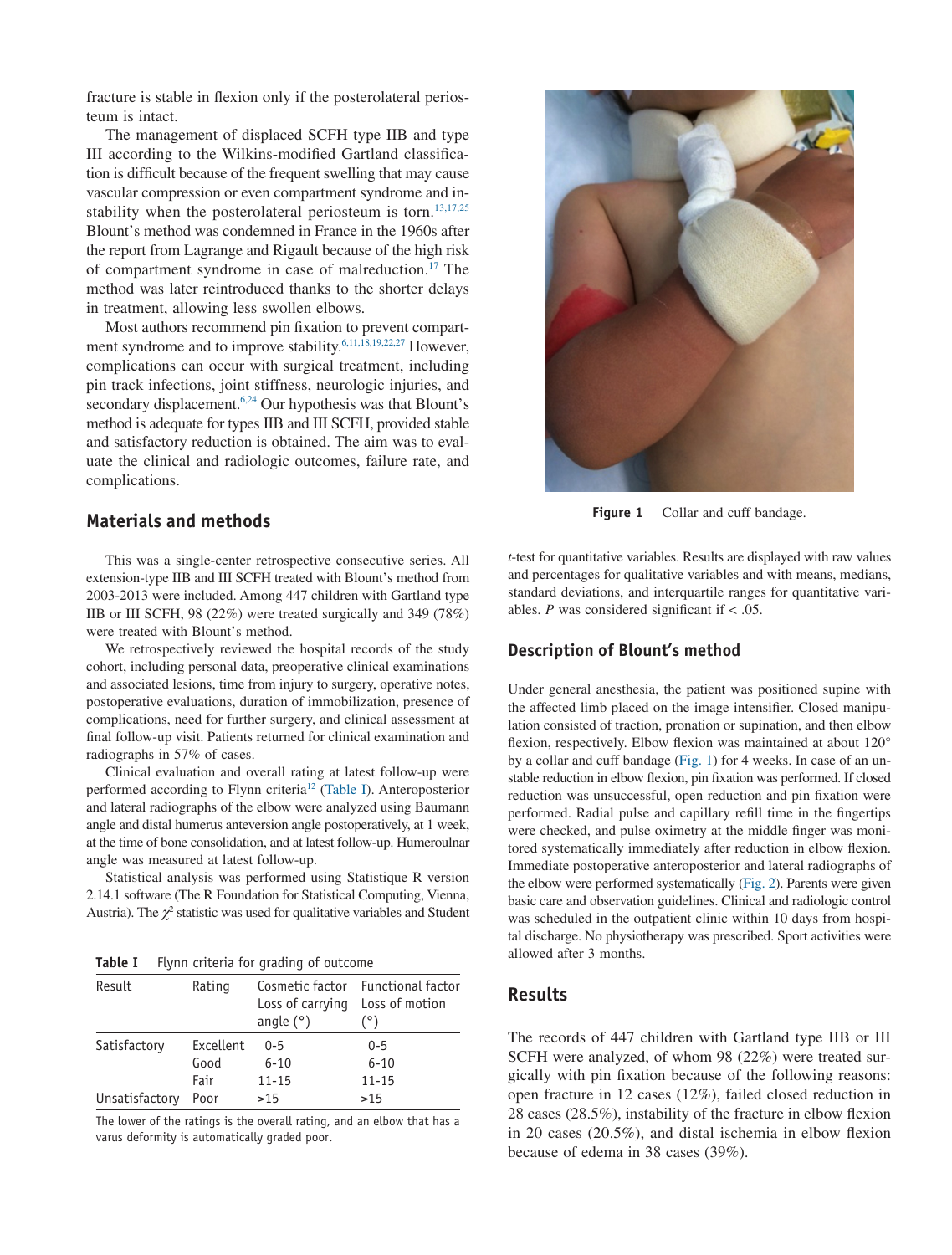<span id="page-3-0"></span>

**Figure 2** (**A**) Preoperative elbow radiograph, lateral view: Gartland type III supracondylar fracture of the humerus. (**B**) Elbow radiographs, anteroposterior and lateral views, immediately after reduction and immobilization in elbow flexion.

| Table II<br>Preoperative associated lesions        |  |  |  |
|----------------------------------------------------|--|--|--|
| Preoperative associated lesions                    |  |  |  |
| Ipsilateral fractures (3.5%)                       |  |  |  |
| Buckle fracture distal radius                      |  |  |  |
| Salter-Harris type II physeal injury distal radius |  |  |  |
| Forearm fracture                                   |  |  |  |
| Cutaneous (18.9%)                                  |  |  |  |
| Severe swelling and bruising                       |  |  |  |
| Gustilo type I open fracture                       |  |  |  |
| Subcutaneous bone extremity                        |  |  |  |
| Neurologic (13.3%)                                 |  |  |  |
| Median nerve                                       |  |  |  |
| Anterior interosseous nerve                        |  |  |  |
| Radial nerve                                       |  |  |  |
| Radial and ulnar nerves                            |  |  |  |
| Vascular (1.8%)                                    |  |  |  |
| Pulselessness resolved after fracture reduction    |  |  |  |

A total of 349 patients were treated with Blount's method: 243 type III (71.7%) and 96 type IIB fractures (28.3%). There were 173 boys (51%) and 166 girls (49%) with a mean age of 6.3 years (1-14 years). The left side was affected in 197 cases (58.1%) and the right in 142 (41.9%; dominant side in 44.4% of cases). The fracture was sustained on the occasion of a sports injury in 207 cases (61%), a fall from standing height in 74 cases (22%), a household accident in 40 cases (11,7%), a motor vehicle accident in 5 cases (1.5%), and an undocumented cause in 13 cases (3.8%). Average time to management was 5.7 hours (23 minutes–20 hours). Associated lesions were recorded in 127 cases (Table II).

Mean operative time (reduction + collar and cuff bandage) was 11.6 minutes (95% confidence interval [CI], 11.11- 12.07). Mean hospital stay was 1.6 days (95% CI, 1.49- 1.64). Mean immobilization time in a collar and cuff bandage was 26.2 days (95% CI, 25.42-27.02). According to 1 surgeon's preference, 96 patients (28%) had an additional immobilization in a 90° elbow flexion cast for 16.6 days on average (95% CI, 15.55-17.7).

Ten patients were lost to follow-up. Sixteen patients had a secondary displacement managed with repeated reduction and pin fixation 7 days postoperatively, leaving 323 patients



**Figure 3** Flow chart of the cohort. *SCFH*, supracondylar fracture of the humerus; *FU*, follow-up.

for radiologic analysis at 45 days of follow-up. There were 238 patients who were clinically examined at a mean 36.8 months of follow-up (2.1-134.9 months) (Fig. 3).

#### **Clinical outcome**

Results were satisfactory in 97% of cases (excellent or good in 95% of cases) according to Flynn criteria [\(Table III\)](#page-4-0). Including the 16 patients who underwent surgical revision and who were considered to have poor outcome, results were satisfactory in 91% of cases ( $n = 231/254$ ).

Mean range of motion of the elbow in flexion-extension was 140.3° (100°-160°), with mean flexion of 138.2° (95% CI, 137.5-138.8) and mean extension of +2.1° (95% CI, 1.3-2.9). Mean loss of extension compared with the contralateral side was 9.8° (5°-30°). Range of motion in pronation-supination was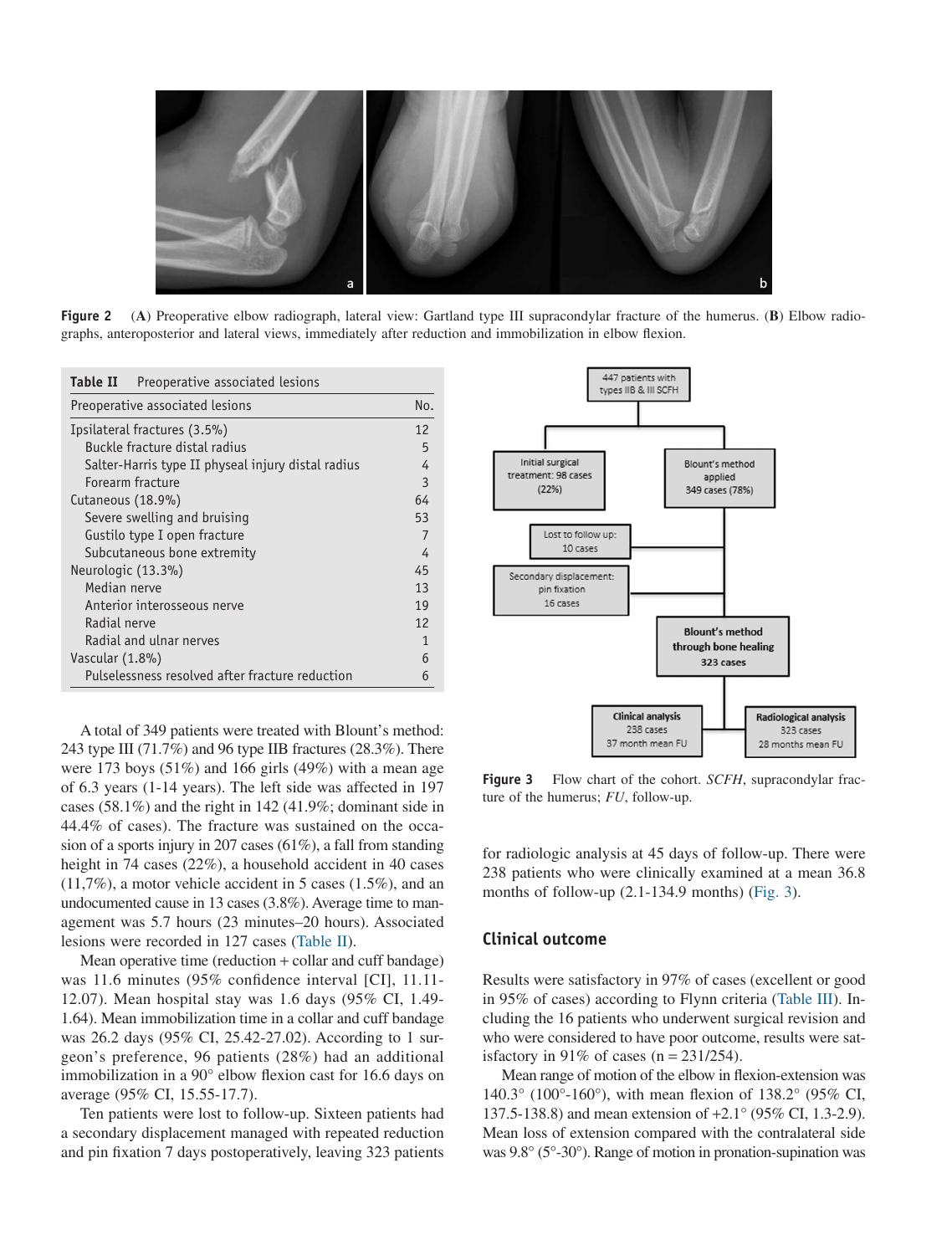<span id="page-4-0"></span>**Table III** Clinical outcome according to Flynn criteria

|           | Flynn criteria |               | Loss of<br>carrying angle |      | Loss of<br>motion |      |
|-----------|----------------|---------------|---------------------------|------|-------------------|------|
|           | $n = 238$      | $\frac{9}{0}$ | $n = 238$                 | $\%$ | $n = 238$         | $\%$ |
| Excellent | 205            | 86.2          | 214                       | 89.9 | 225               | 94.5 |
| Good      | 21             | 8.8           | 16                        | 6.7  | g                 | 3.9  |
| Fair      | 5              | 2.1           |                           | 0.9  | 3                 | 1.2  |
| Poor      |                | 2.9           | 6                         | 25   |                   | 0.4  |

symmetric. Mean humeroulnar angle was +7.3° (95% CI, 6.73-7.81).

Five patients (1.9%) had cubitus varus with a clinical carrying angle of  $-10^{\circ}$  ( $-5^{\circ}$  to  $-15^{\circ}$ ), loss of the humeroulnar angle of 17° (10°-20°) compared with the contralateral side, and Baumann angle of 93.6° (80°-104°). None reported a functional or cosmetic complaint. All patients with initial nerve palsy had fully recovered at latest follow-up. Parents were very satisfied in 98.8% of cases.

Seven patients had fair results, 6 functionally (restricted range of motion) and 1 cosmetically (loss of carrying angle). Mean range of motion in the 6 functionally impaired patients was 124° (100°-140°). Mean loss of extension compared with the contralateral side was 17.5° (10°-25°). One patient had a painful elbow affecting daily activities. This 14-yearold boy had a type III fracture complicated by periarticular ossifications causing severe stiffness (range of motion of 25°). Despite surgical release 3 months postoperatively, his elbow remained relatively stiff (range of motion of 100°) and painful at latest follow-up. The patient with a fair cosmetic result had a loss of carrying angle of 20° without functional consequences.

#### **Radiologic results**

Baumann angle was 75.7° (95% CI, 75.3-76.2) postoperatively and  $74.7^\circ$  (95% CI, 74.1-75.3) at latest follow-up  $(P = .00025)$ . Mean distal humerus anteversion angle was 39.7° (95% CI, 39.3-40.1) postoperatively and 39.9° (95% CI, 39.5- 40.3) at latest follow up (*P* = .30).

At latest follow-up, 20 patients (6.4%) had an abnormal Baumann angle, of which 17 were above 81° (mean, 84.9°; 95% CI, 80.25-89.53) and 3 were below 64° (mean, 60°). Anteversion angle was above 40° (mean, 45.1°; 95% CI, 44.3- 45.8) in 63 patients (19%). Mean humeroulnar angle was 8.7° at latest follow-up (95% CI, 7.84-9.62).

#### **Secondary displacement**

There were 36 cases of secondary displacement (10.6%) at the first-week visit. Sixteen (4.7%) were managed with surgical revision. A continued conservative treatment of the remaining 20 patients with secondary displacement was chosen by the surgeon, who considered that it was not clinically

significant. This matter was always explained to the patient and family, who accepted this decision.

Of the 20 patients managed with conservative treatment, 3 (15%) had a fair outcome and 1 had a poor outcome (5%) according to Flynn criteria. Three patients had cubitus varus with a Baumann angle above 90°, of whom 2 had an excessive anteversion. One patient had a fair outcome with 15° loss of motion.

#### **Complications**

Five patients (1.5%) presented with a skin sore at the wrist and 3 (0.9%) at the elbow, necessitating local care with dressings. One patient (0.3%) had his bandage loosen after a fall. There was 1 case of ulnar nerve palsy due to excessive tightness of the bandage, which recovered spontaneously when the bandage was removed. Two patients suffered from a type I complex regional pain syndrome. No compartment syndrome was noted.

## **Discussion**

Remodeling of SCFH is mild as the chondroepiphysis of the distal humerus provides only 20% of the longitudinal bone growth. The aim of treatment is therefore to maintain anatomic reduction to allow normal function and range of motion, along with satisfactory cosmesis. The recommended method for treatment must be as simple as possible and reliable while bearing a low risk of complication. Most publications advocate pin fixation for SCFH types IIB and III, with various preferred constructs[.6,11,18,19,22,27](#page-6-4)

Blount's method, initially described in 1954, relies on the continuity of the posterior periosteum, which provides the necessary stability to maintain the reduction in elbow flexion.<sup>5,7</sup> Application to types IIB and III remains controversial because of the risk of compartment syndrome and fracture instability. The author did not recommend the method in case of neurovascular compromise or marked swelling.<sup>5</sup> We extended the use of the method to types IIB and III SCFH, except for unstable or unreducible fractures and in case of vascular compromise persisting after fracture reduction. Neurologic deficit did not influence our decision. Severe swelling was a relative contraindication, at the discretion of the surgeon in charge.

The posterior periosteum is torn in about 50% of type III SCFH[.17](#page-6-3) Yet, Blount's method is based on an intact posterior periosteum. In other words, about half of type III cases are eligible for this method of immobilization. The current series demonstrated that 66% of such fractures were successfully managed using Blount's method, whereas Akakpo-Numado et al reported 70% and Williamson and Cole reported 60%[.2,26](#page-5-0)

Clinical results were satisfactory in 91% of cases according to Flynn criteria, which is consistent with the literature. De Gheldere and Bellan, $9$  in a series of 74 children,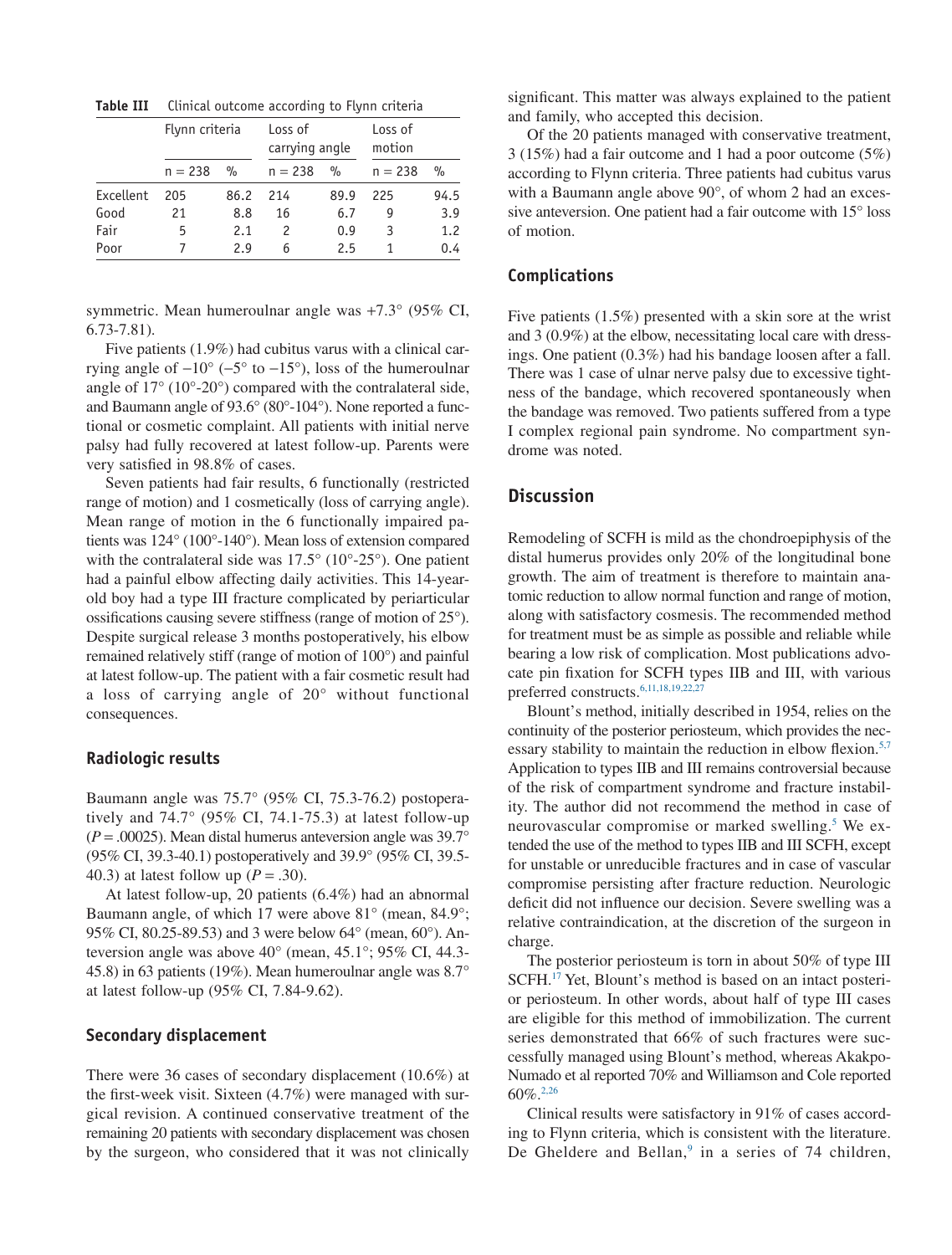reported 94% excellent and good results according to Flynn criteria for type II and 73% for type III. Results of type III were influenced by the direction of displacement: fractures remained stable in 88% of posterior displacements, 58% of posteromedial displacements, and only 36% of posterolateral displacements.<sup>9</sup> Kinkpé et al observed 100% stable fractures and 100% good results in 67 type III fractures. Time to treatment (mean time to referral, 30 hours; mean time to treatment, 46 hours) did not influence anatomic and clinical results[.15](#page-6-7)

We did not proceed with a comparative study as our indications for Blount's method and pin fixation were different. However, Sigge et al have reported better results with Blount's method than with pin fixations.<sup>21</sup> Kennedy et al obtained similar results in both groups and concluded that immobilization in elbow flexion was effective when stable reduction was obtained in Gartland types II and III SCFH. No correlation existed between the type of treatment and poor results. However, surgical treatment was associated with the risk of superficial infection.<sup>14</sup>

Compartment syndrome incidence varies from 0.1% to 0[.3](#page-5-1)%.<sup>3</sup> The combination of the SCFH with ipsilateral forearm fracture represents a major risk factor. Blakemore et al reported 3 cases (7%) among 33 such combined lesions[.4](#page-6-10) Ipsilateral forearm fracture and marked swelling did not contraindicate Blount's method in our series. None of our patients sustained a compartment syndrome, yet this complication is the main argument against Blount's method in the literature.

Secondary displacement occurred in 36 cases (10.6%), of which 16 (4.5%) were managed with repeated reduction and pin fixation. Nonetheless, 16 of the remaining 20 patients had excellent results according to Flynn criteria, 3 had cubitus varus and remained asymptomatic at latest follow-up, and 1 patient had a 15° loss of elbow motion. Clavert et al recorded 7 secondary displacements in a 120-case series (5.8%), of which 6 involved type IV fractures and 1 involved a type III according to the Lagrange and Rigault classification.<sup>17</sup> Kinkpé et al applied Blount's method to 67 Gartland III SCFH and described only  $2(3\%)$  secondary displacements.<sup>15</sup> Akakpo-Numado et al had a 25% rate of secondary displacement, also with Blount's method. $2^2$ 

Our surgical revision rate was similar to those of pin fixation series from the literature.<sup>6,11,18,19,22,27</sup> Moreover, Blount's method has several advantages over pin fixation: it is simple and cheap, with a low risk of infection and low risk of nerve injury, and it avoids another procedure for pin removal. The absence of circular immobilization facilitates postoperative care and observation.

Cubitus varus was observed in 5 (1.9%) of our patients vs.  $3\%$  to  $58\%$  of cases in the literature.<sup>10,16</sup> In 4 cases, this deformity resulted from a wrong indication or wrong management: 3 presented with a secondary displacement managed conservatively, and 1 had an insufficient initial reduction (40% rotation). Blount's method should not be used in case of an insufficient fracture reduction because of the low bone remodeling potential at the distal humerus. Close observation is necessary, and surgical revision should be decided in a timely manner in case of secondary displacement. Cubitus varus results from a medial angulation at the fracture site, with or without rotation deformity, rather than from a growth disturbance at the distal humerus. $11,23$  It has been thought in the past that only cosmesis and a lesser degree of function were at stake in cubitus varus. Williamson and Cole obtained 95% excellent results with Blount's method despite 22.7% cubitus varus.<sup>26</sup> However, long-term complications, such as ulnar nerve palsy and posterolateral instability of the elbow, are now clearly admitted.<sup>1,20</sup>

Six patients (2.5%) had a poor clinical result according to Flynn criteria, with a mean elbow range of motion of 124°  $(100^{\circ} - 140^{\circ})$  and a mean loss of extension of 17.8°  $(10^{\circ} - 140^{\circ})$ 25°). One presented with periarticular ossifications and was affected in his daily activities. This patient was aged 14 years at the time of the fracture, and initial pin fixation should have been selected.

We acknowledge some limitations to this study, related to its retrospective and noncomparative nature. Data analyses relied on patients' records in only 57% of cases.

## **Conclusion**

We were able to use Blount's method to successfully treat 78% of presented cases of type IIB and III supracondylar humeral fractures in children. However, among the original cohort, 8.5% of the patients showed distal ischemia when placed in elbow flexion, and 10.7% did not maintain fracture reduction. In such situations, pin fixation is warranted. In carefully selected cases, Blount's method is a reasonable option for treating type IIB and III supracondylar humeral fractures in children. Close monitoring is necessary.

## **Disclaimer**

The authors, their immediate families, and any research foundations with which they are affiliated have not received any financial payments or other benefits from any commercial entity related to the subject of this article.

### **References**

- <span id="page-5-2"></span>1. Abe M, Ishizu T, Shirai H, Okamoto M, Onomura T. Tardy ulnar nerve palsy caused by cubitus varus deformity. J Hand Surg Am 1995;20:5-9.
- <span id="page-5-0"></span>2. Akakpo-Numado GK, Mal-Lawane M, Belouadah M, Kabore B, Lefort G, Daoud S. [Management of Lagrange and Rigault stage IV extension type supracondylar fracture of the humerus in children]. Rev Chir Orthop Reparatrice Appar Mot 2005;91:664-70. http://dx.doi.org/10.1016/ s0035-1040(05)84471-x
- <span id="page-5-1"></span>3. Battaglia TC, Armstrong DG, Schwend RM. Factors affecting forearm compartment pressures in children with supracondylar fractures of the humerus. J Pediatr Orthop 2002;22:431-9. http://dx.doi.org/10.1097/ 01241398-200207000-00004